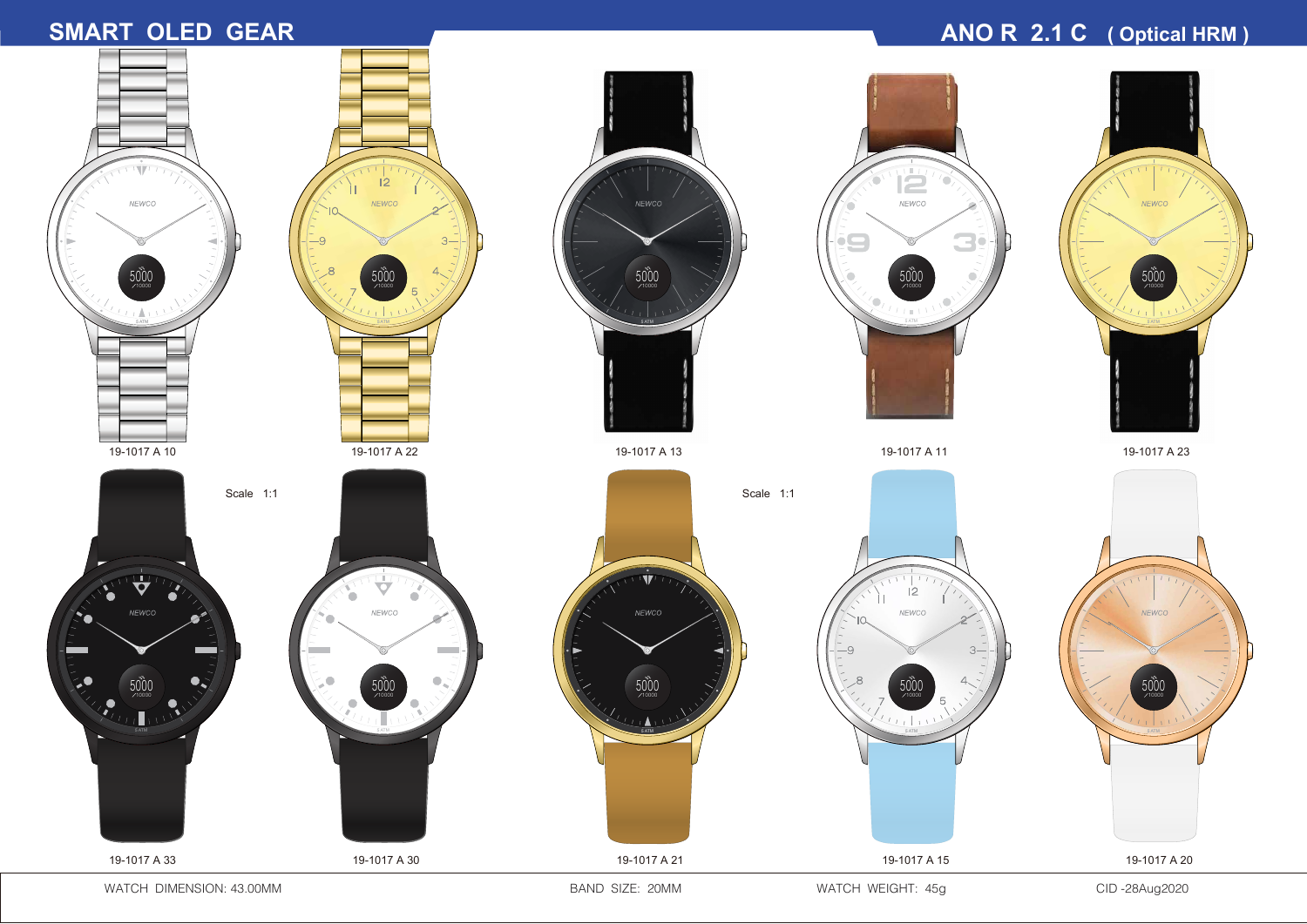## **SMART OLED GEAR ANO R 2.1 C** ( Optical HRM )

- Hybrid smart watch with analog watch face and OLED display.
- Analog 2 hands always display current time.
- High resolution 72 X 40 dots OLED display.
- 24 hours automatically tracks steps, distance.
- 24 hours heart rate monitor (Option).
- Floors climbed (Option).
- Stay connected with smart phone with notification for incoming calls, text messages etc with compatible to smart phone.
- Stay update time, calendar, weather status with smart phone.
- Automatic sleep monitor tracks your sleep profile of deep sleep, light sleep and wake up time.
- Connects with your smart phone's GPS to track outdoor activities (Option).
- Preloaded Apps for different sports.
- **Different alert option:** Light, Buzzer sound or Vibration.
- **Battery:** Internal rechargeable lithium-ion battery.
- **Battery life:** up to 7 days normal usage.
- **Unit dimension:** Diameter 42 43.00mm, thickness 12.00mm.
- **Case material:** Stainless steel / Plastic.
- **Lens material:** Crystal.
- **Water Rating:** 5 ATM.

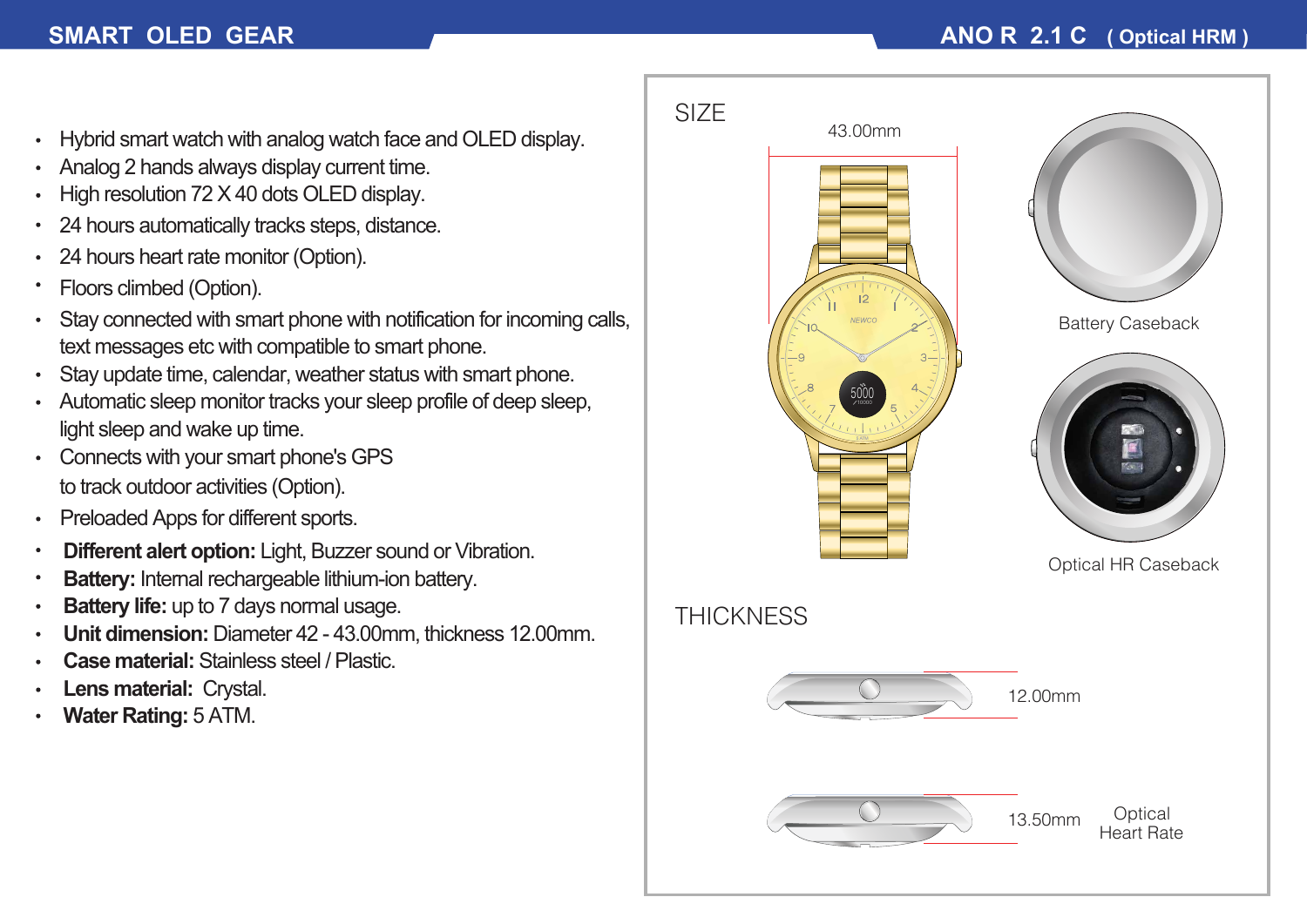## **SMART OLED GEAR ANO R 2.0 C** ( Optical HRM )